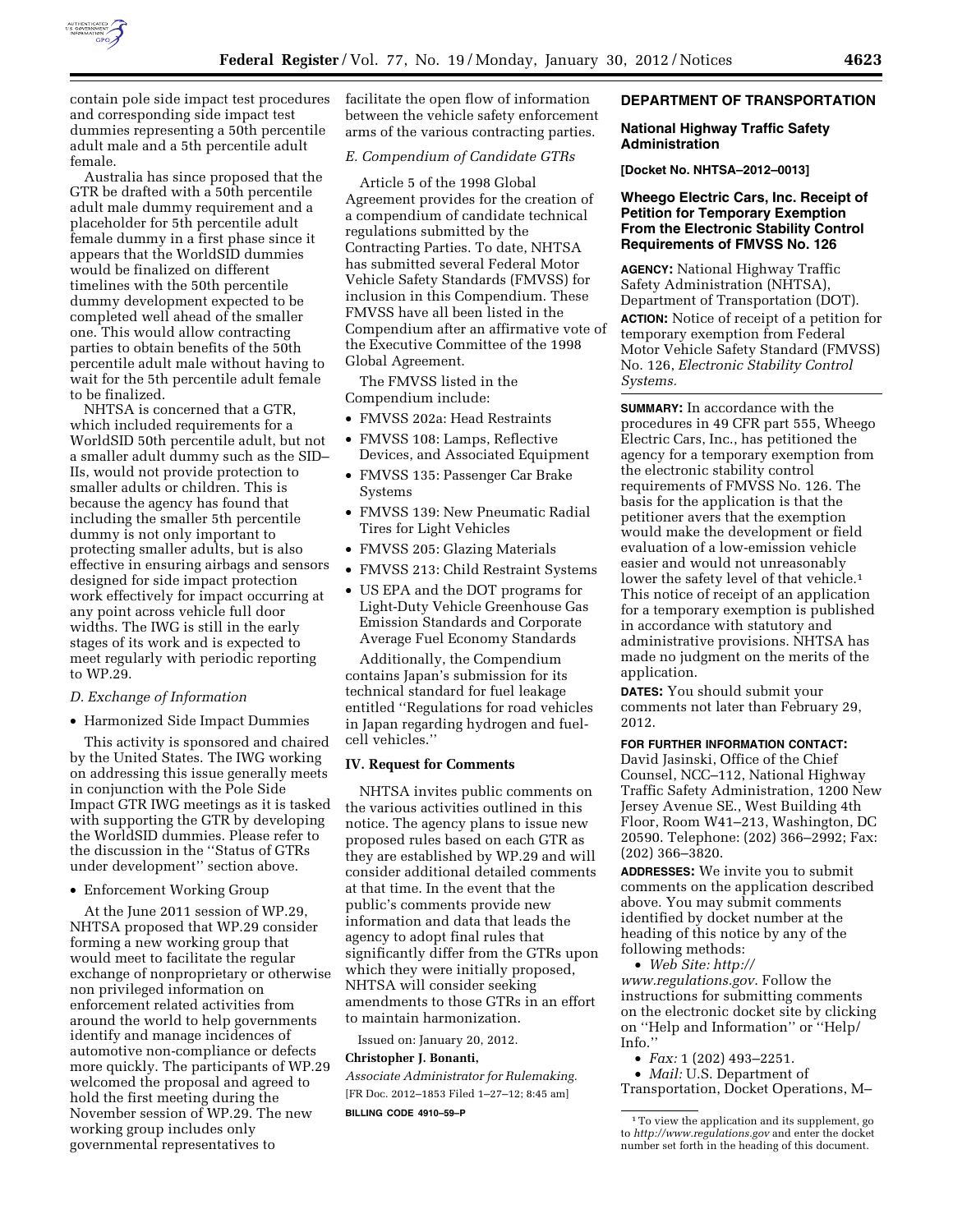30, Room W12–140, 1200 New Jersey Avenue SE., Washington, DC 20590.

• *Hand Delivery:* 1200 New Jersey Avenue SE., West Building Ground Floor, Room W12–140, Washington, DC, between 9 a.m. and 5 p.m., Monday through Friday, except Federal Holidays.

• *Federal eRulemaking Portal:* Go to *[http://www.regulations.gov.](http://www.regulations.gov)* Follow the online instructions for submitting comments.

*Instructions:* All submissions must include the agency name and docket number. Note that all comments received will be posted without change to *[http://www.regulations.gov,](http://www.regulations.gov)* including any personal information provided. Please see the Privacy Act discussion below. We will consider all comments received before the close of business on the comment closing date indicated above. To the extent possible, we will also consider comments filed after the closing date.

*Docket:* For access to the docket to read background documents or comments received, go to *[http://](http://www.regulations.gov)  [www.regulations.gov](http://www.regulations.gov)* at any time or to 1200 New Jersey Avenue SE., West Building Ground Floor, Room W12–140, Washington, DC 20590, between 9 a.m. and 5 p.m., Monday through Friday, except Federal Holidays. Telephone: (202) 366–9826.

*Privacy Act:* Anyone is able to search the electronic form of all comments received into any of our dockets by the name of the individual submitting the comment (or signing the comment, if submitted on behalf of an association, business, labor union, etc.). You may review DOT's complete Privacy Act Statement in the **Federal Register**  published on April 11, 2000 (Volume 65, Number 70; Pages 19477–78) or you may visit *[http://www.dot.gov/](http://www.dot.gov/privacy.html)  [privacy.html](http://www.dot.gov/privacy.html)*.

*Confidential Business Information:* If you wish to submit any information under a claim of confidentiality, you should submit three copies of your complete submission, including the information you claim to be confidential business information, to the Chief Counsel, NHTSA, at the address given under **FOR FURTHER INFORMATION CONTACT**. In addition, you should submit two copies, from which you have deleted the claimed confidential business information, to Docket Management at the address given above. When you send a comment containing information claimed to be confidential business information, you should include a cover letter setting forth the information specified in our confidential business information regulation (49 CFR Part 512).

#### **SUPPLEMENTARY INFORMATION:**

## **I. Statutory Basis for Temporary Exemptions**

The National Traffic and Motor Vehicle Safety Act (Safety Act), codified as 49 U.S.C. Chapter 301, authorizes the Secretary of Transportation to exempt, on a temporary basis and under specified circumstances, motor vehicles from a motor vehicle safety standard or bumper standard. This authority is set forth at 49 U.S.C. 30113. The Secretary has delegated the authority in this section to NHTSA.

NHTSA established 49 CFR part 555, *Temporary Exemption from Motor Vehicle Safety and Bumper Standards,*  to implement the statutory provisions concerning temporary exemptions. A vehicle manufacturer wishing to obtain an exemption from a standard must demonstrate in its application (A) that an exemption would be in the public interest and consistent with the Safety Act and (B) that the manufacturer satisfies one of the following four bases for an exemption: (i) Compliance with the standard would cause substantial economic hardship to a manufacturer that has tried to comply with the standard in good faith; (ii) the exemption would make easier the development or field evaluation of a new motor vehicle safety feature providing a safety level at least equal to the safety level of the standard; (iii) the exemption would make the development or field evaluation of a low-emission motor vehicle easier and would not unreasonably lower the safety level of that vehicle; or (iv) compliance with the standard would prevent the manufacturer from selling a motor vehicle with an overall safety level at least equal to the overall safety level of nonexempt vehicles.

For an exemption petition to be granted on the basis that the exemption would make the development or field evaluation of a low-emission motor vehicle easier and would not unreasonably lower the safety level of the vehicle, the petition must include specified information set forth at 49 CFR 555.6(c). The main requirements of that section include: (1) Substantiation that the vehicle is a low-emission vehicle; (2) documentation establishing that a temporary exemption would not unreasonably degrade the safety of a vehicle; (3) substantiation that a temporary exemption would facilitate the development or field evaluation of the vehicle; (4) a statement of whether the petitioner intends to conform to the standard at the end of the exemption period; and (5) a statement that not more than 2,500 exempted vehicles will

be sold in the United States in any 12 month period for which an exemption may be granted.

# **II. Electronic Stability Control Systems Requirement**

In April 2007, NHTSA published a final rule requiring that vehicles with a gross vehicle weight rating of 4,536 kilograms (kg) (10,000 pounds) or less be equipped with electronic stability control (ESC) systems. ESC systems use automatic computer-controlled braking of individual wheels to assist the driver in maintaining control in critical driving situations in which the vehicle is beginning to lose directional stability at the rear wheels (spin out) or directional control at the front wheels (plow out). An anti-lock brake system (ABS) is a prerequisite for an ESC system because ESC uses many of the same components as ABS. Thus, the cost of complying with FMVSS No. 126 is less for vehicle models already equipped with ABS.

Preventing single-vehicle loss-ofcontrol crashes is the most effective way to reduce deaths resulting from rollover crashes. This is because most loss-ofcontrol crashes culminate in the vehicle leaving the roadway, which dramatically increases the probability of a rollover. NHTSA's crash data study of existing vehicles equipped with ESC demonstrated that these systems reduce fatal single-vehicle crashes of passenger cars by 55 percent and fatal singlevehicle crashes of light trucks and vans (LTVs) by 50 percent.2 NHTSA estimates that ESC has the potential to prevent 56 percent of the fatal passenger car rollovers and 74 percent of the fatal LTV first-event rollovers that would otherwise occur in single-vehicle crashes.3

The ESC requirement became effective for substantially all vehicles on September 1, 2011.

## **III. Overview of Petition**

In accordance with 49 U.S.C. 30113 and the procedures in 49 CFR Part 555, Wheego Electric Cars, Inc. (Wheego) submitted a petition dated August 15, 2011 asking the agency for a temporary exemption from the electronic stability control requirements of FMVSS No. 126. Wheego submitted a supplement to its application by letter dated December 2, 2011. The basis for the application is that the exemption would make the development or field evaluation of a low-emission vehicle easier and would not unreasonably lower the safety level

<sup>2</sup>Sivinski, R., Crash Prevention Effectiveness of Light-Vehicle Electronic Stability Control: An Update of the 2007 NHTSA Evaluation; DOT HS 811 486 (June 2011).